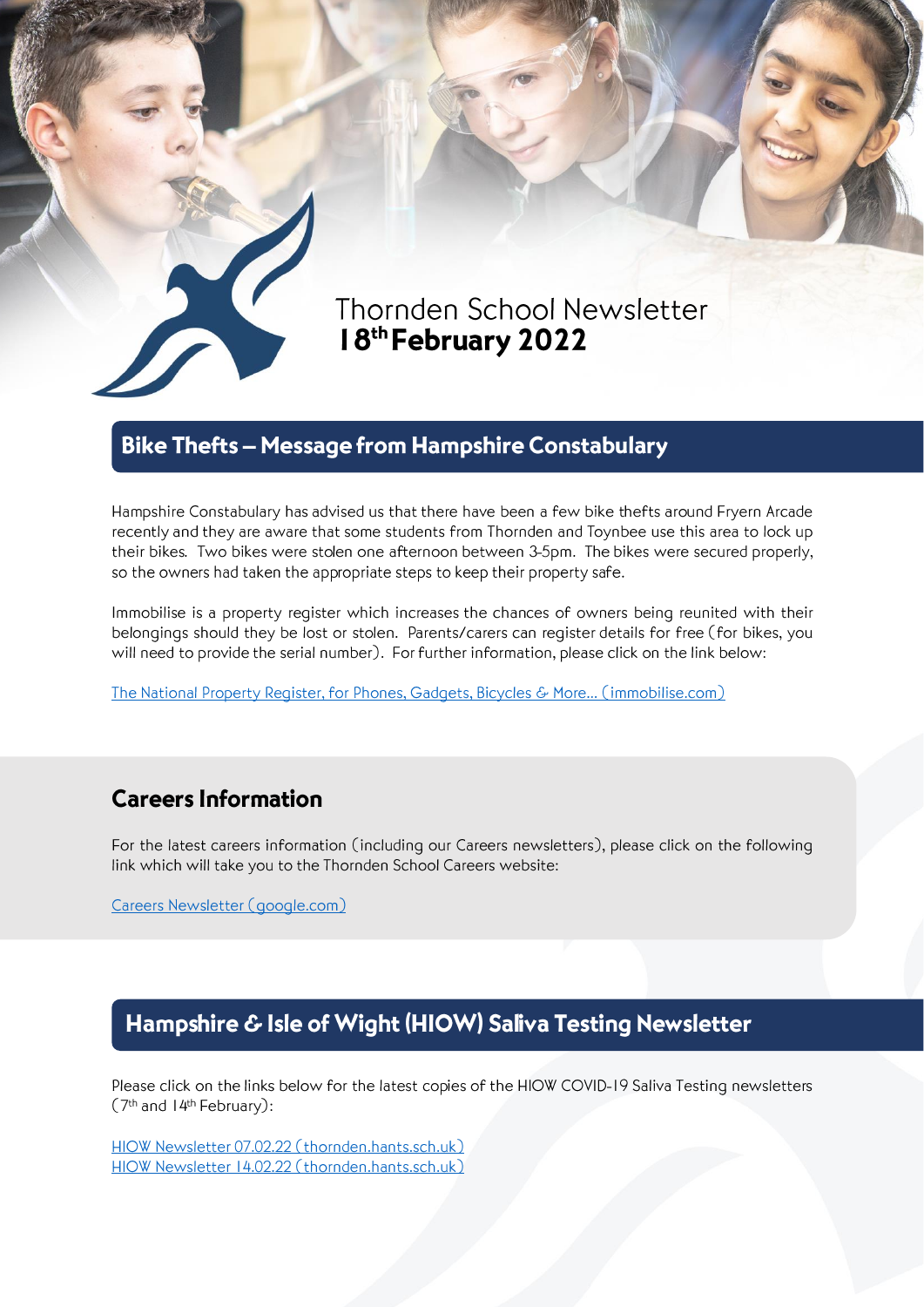### **Music Concerts**

Below are the concert dates that our music groups/ensembles will be performing in until the end of this academic year.

All the performances will start at 7.00pm in Thornden Hall.

| Wednesday 23rd March 2022            | Spring Concert<br>(All ensembles performing)               |
|--------------------------------------|------------------------------------------------------------|
| Wednesday 22 <sup>nd</sup> June 2022 | Summer Concert<br>(All ensembles performing)               |
| Wednesday 6th July 2022              | <b>Rising Stars Concert</b><br>(Years 7,8 & 9 solos/duets) |

We hope to see you at one of our forthcoming concerts!

Mr R Jones Head of Extra-Curricular in Music

# **Online Safety**

On February 8th it was Safer Internet Day. The theme was 'All fun and games? Exploring respect and relationships online'. The internet is a great place to share, celebrate and support young people. Please find attached to the covering email with this newsletter, a poster from Digital Awareness UK which will hopefully allow you to have an online safety conversation with young people.

We would like to highlight an app that is growing in popularity. Replika is an artificial intelligence (AI) chatbot companion that its developers claim users can form an actual emotional connection with. Once users have created an account and chosen a 3D avatar, they select the type of relationship they want with the chatbot: friend, mentor, or romantic partner. It isn't the only AI chatbot app available, but Replika pushes the boundaries of the concept to offer a highly realistic conversational experience.

In the quide (attached to the covering email with this newsletter), you will find tips on a number of potential risks such as possible addiction, inappropriate content, and in-app purchases.

Dr J Evans, Deputy Headteacher Mr T Baldwin, Head of Computer Science

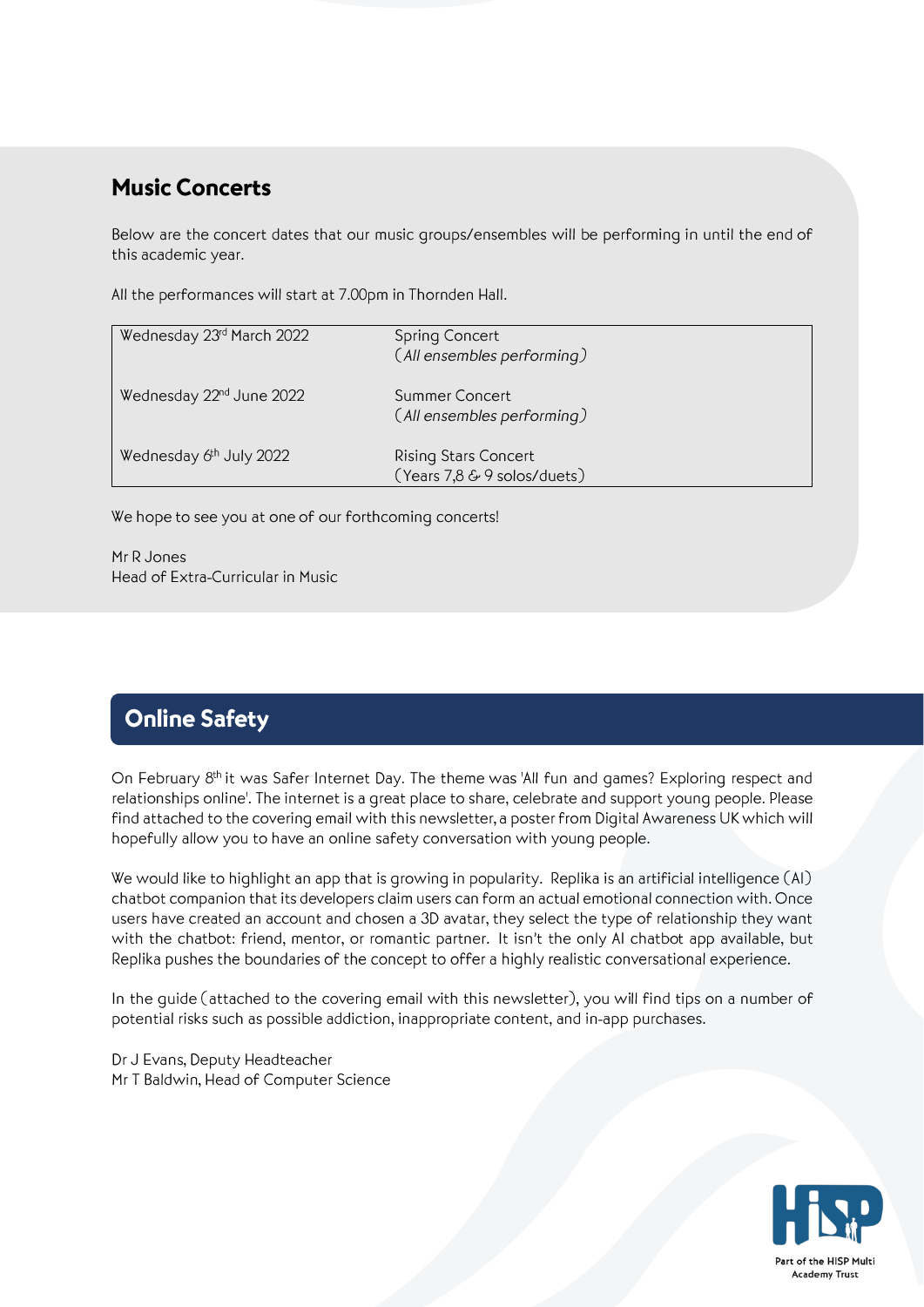## **Teacher Training Opportunities**



# **Thornden Sport**

### **Recent Results**

| Age   |             |          |    |                   |                      |                | Player of the |
|-------|-------------|----------|----|-------------------|----------------------|----------------|---------------|
| Group | Gender      | Team     |    | Opposition        | <b>Fixture Type</b>  | Result         | Match         |
| U12   | <b>Boys</b> | Football | VS | Henry             | <b>District Cup</b>  | <b>Won 5-3</b> | PoM: Alex     |
|       |             |          |    | <b>Beaufort</b>   |                      | (AET)          |               |
| U12   | <b>Boys</b> | Rugby    | VS | Wildern           | Friendly             | Won 55-40      | PoM: Jack     |
| U13   | Girls       | Rugby    | VS | Wildern           | Friendly             | Won 45-20      | PoM: Lola     |
| U13   | Boys        | Rugby    | VS | Henry             | Friendly             | Won 42-14      | PoM: James    |
|       |             |          |    | <b>Beaufort</b>   |                      |                |               |
| U13   | Boys        | Hockey   | VS | Alton             | <b>County Trophy</b> | <b>Won 3-0</b> |               |
| U13   | <b>Boys</b> | Hockey   | VS | Ryde              | <b>County Trophy</b> | <b>Won 3-0</b> |               |
| U13   | Boys        | Hockey   | VS | Churchers         | <b>County Trophy</b> | Won 4-0        |               |
| U13   | Boys        | Hockey   | VS | <b>Ballard</b>    | <b>County Trophy</b> | <b>Won 2-0</b> |               |
| U13   | <b>Boys</b> | Hockey   | VS | Romsey            | <b>County Trophy</b> | Won 2-0        |               |
| U13   | Boys        | Hockey   | VS | <b>PGS</b>        | <b>County Trophy</b> | Won 3-1        |               |
| U13   | Boys        | Hockey   | VS | <b>KES Witley</b> | <b>County Trophy</b> | Won 5-4 on     |               |
|       |             |          |    | (Semi-Final)      |                      | Pen Flicks     |               |
| U13   | <b>Boys</b> | Hockey   | VS | Bohunt (Final)    | <b>County Trophy</b> | Lost $0-1$     |               |
| U13   | Girls       | Rugby    | VS | Priestlands       | <b>County Cup</b>    | Won 30-15      | PoM: Jess &   |
|       |             |          |    |                   |                      |                | Bella         |
| U14   | <b>Boys</b> | Hockey   | VS | Alton             | <b>County Trophy</b> | Won 4-0        | PoT: Khai-Ren |
| U14   | <b>Boys</b> | Hockey   | VS | Embley            | <b>County Trophy</b> | Lost $1-3$     | PoT: Khai-Ren |

![](_page_2_Picture_5.jpeg)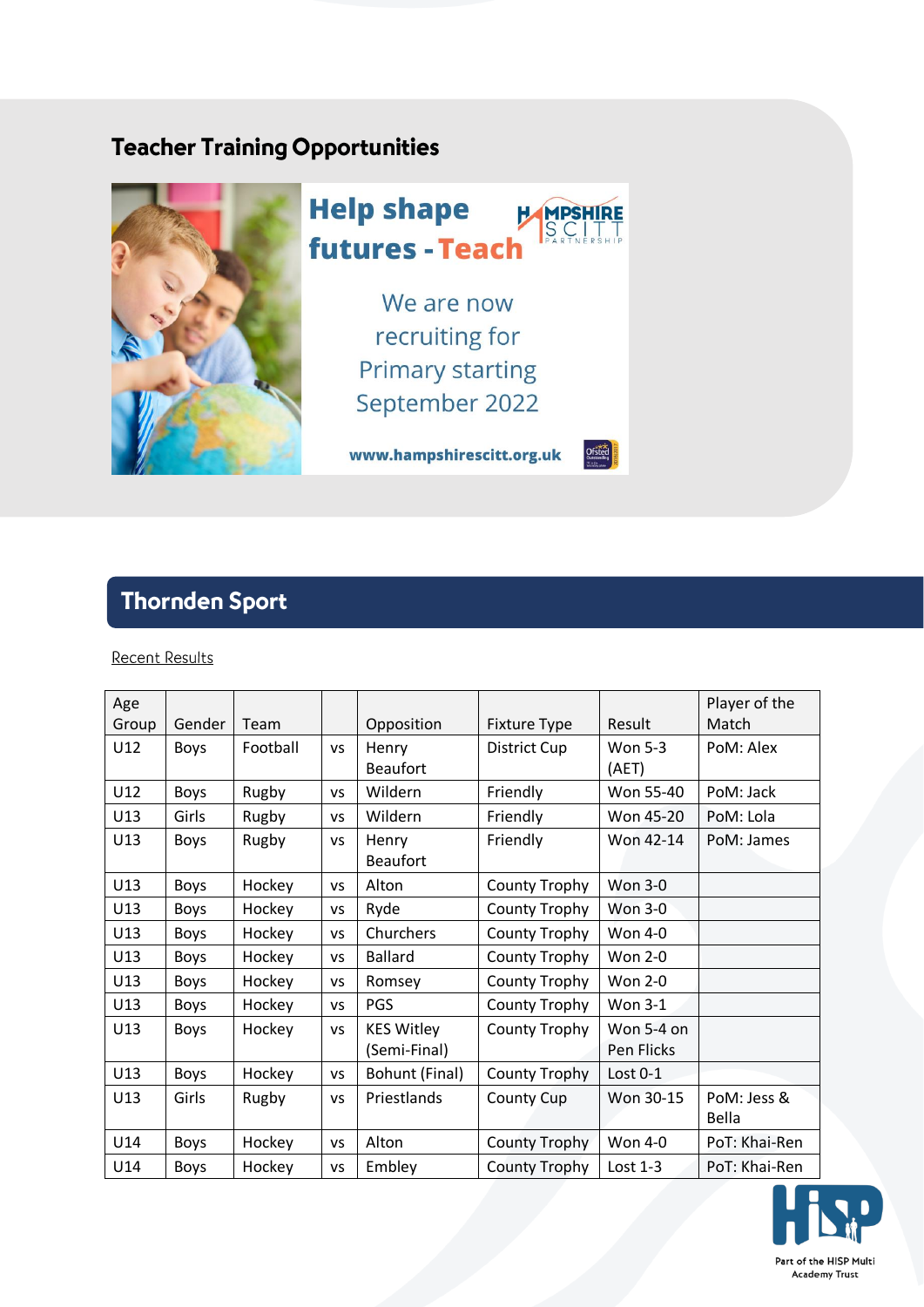| U14 | <b>Boys</b> | Hockey     | VS | St. Johns            | County Trophy | Won 3-0        | PoT: Khai-Ren |
|-----|-------------|------------|----|----------------------|---------------|----------------|---------------|
| U14 | <b>Boys</b> | Hockey     | VS | <b>KES Witley</b>    | County Trophy | Lost $2-4$     | PoT: Khai-Ren |
| U14 | <b>Boys</b> | Hockey     | VS | Romsey               | County Trophy | <b>Won 5-1</b> | PoT: Khai-Ren |
| U14 | <b>Boys</b> | Rugby      | VS | John Hanson          | Friendly      | Won 53-29      | PoM: Ben      |
| U16 | <b>Boys</b> | Basketball | VS | <b>Bitterne Park</b> | County Cup    | Won 57-47      | PoM: Tarun    |

U14 Girls Football Team face The Towers School (Kent) in the Quarter Finals of the National Cup WE'RE AT HOME!

The U14 girls next opposition is against The Towers School from Kent. Like Thornden they have had a series of good results, so this quarter final face off is due to be a good one. The date is currently being arranged but as soon as we know more, we will update you.

#### National Athletics

![](_page_3_Picture_4.jpeg)

Those of you who have read our newsletters in the past will remember Lucia from the summer term last year. Lucia dominated the athletics circuit last season and has continued to develop over the winter months. Lucia (Year 8) now competes in the older, U15 age category. This means she competes against students both in her year group and in the year above. I tell you this because Lucia has recently competed in the 300m at the National Indoor Championships in Sheffield. Being the youngest athlete in the event is an incredible achievement in itself, but Lucia managed to achieve a PB of 42.27 and finished 4<sup>th</sup>! This is a staggering achievement and something she has worked incredibly hard to accomplish.

This result now places Lucia 5<sup>th</sup> in the country. Congratulations, we are all very proud of you.

#### **Cross Country Successes**

Over the past few weeks we have had some very good results in the Cross Country.

Big congratulations to Will A who finished 8<sup>th</sup> (inter boys competition) and Casper W who finished 5<sup>th</sup> (junior boys competition) in the Hampshire Cross Country event. Both will now compete for Hampshire in the next event.

In the UI3 District Trials competition, Lucia B and Chloe P finished 6<sup>th</sup> and 7<sup>th</sup> in the girls event with Casper W finishing 1st in the boys event. We wish them all the best of luck when they next compete representing Eastleigh and Winchester.

![](_page_3_Picture_11.jpeg)